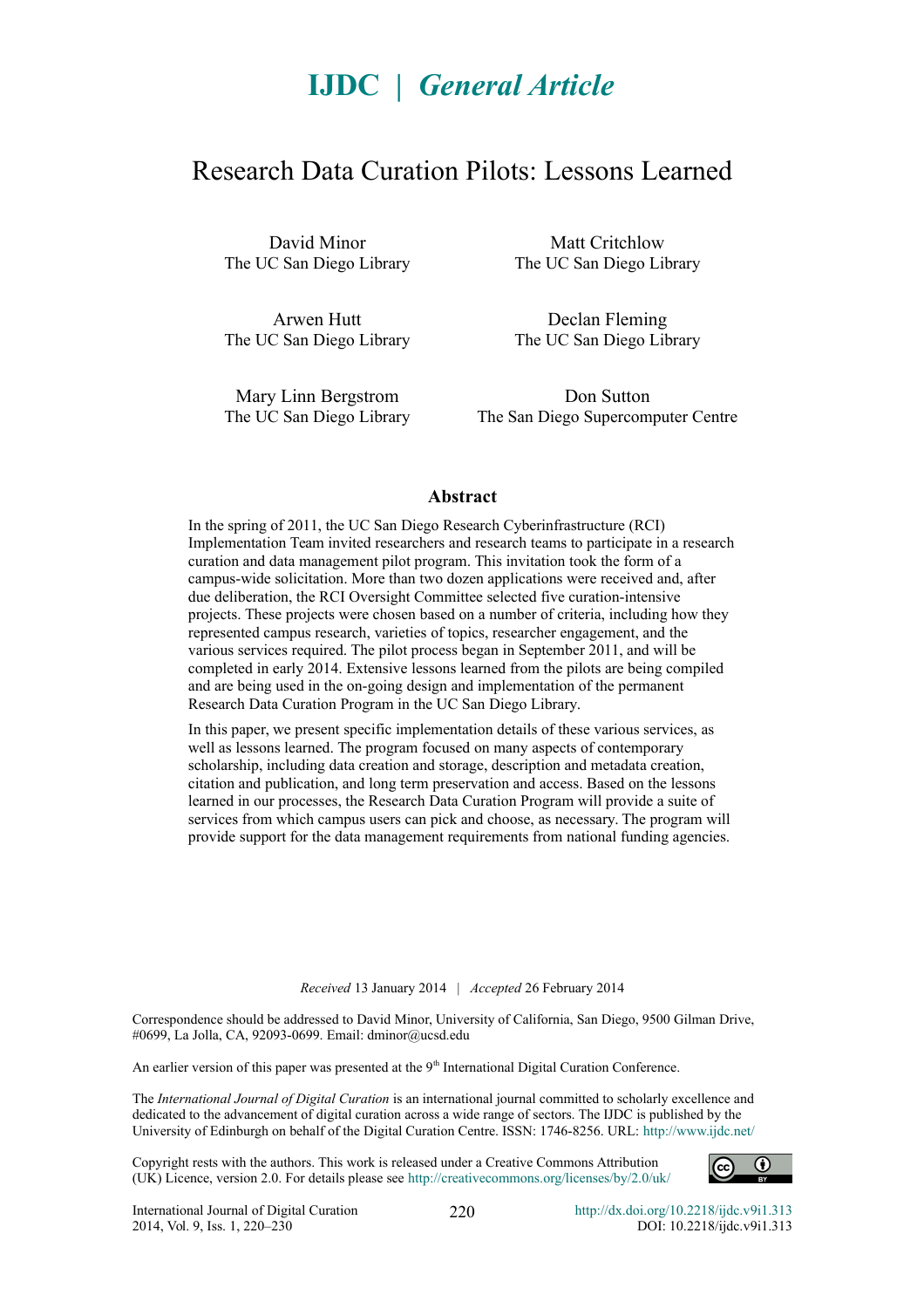# **Introduction**

In 2008, a campus-wide survey designed to elicit feedback on topics related to contemporary scholarship and its use of cyberinfrastructure was conducted at the University of California, San Diego (UCSD). Among the many responses, one of the most common was the need for core facilities providing a range of data services. The most requested were management of active research data, long term preservation of research data, and tools for adequately describing research data.

The results of the survey were used as the the basis of a publicly available blueprint (UCSD Research Cyberinfrastructure Design Team, [2009\)](#page-10-0). This document lays out explicit direction, with concrete plans, for the infrastructure needed to support research, today and into the future. The blueprint designates six core functional areas: a high speed research network, centralized campus storage, campus co-location facilities, shared computing facilities, and digital curation. Based on the direction provided by the blueprint, a shared campus initiative was started, known as the Research Cyberinfrastructure Initiative, or RCI.<sup>[1](#page-1-0)</sup> This group was tasked with operationalizing the services outlined, and providing them to campus in an efficient, cost-effective manner.

The 'digital curation' section of the blueprint has been realized in two ways:

- 1. The provisioning of a multi-year curation pilot program that is determining the needs of researchers on a spectrum of possible services;
- 2. The creation of a permanent Research Data Curation Program in the UC San Diego Library.

These two instantiations are working closely to create a viable data curation service for campus. In this paper, we will be examining the initial steps that have been taken under these efforts.

# **Data Curation Pilots**

The pilot process started with a campus solicitation seeking applicants who would be active participants in the process. A range of possible curation services were proposed, with the understanding that not every researcher needed every service, and that some services would be created and tested during the pilot phase. The key service offerings are:

- Ingest of datasets and digital objects into the Library's Digital Asset Management Systems (DAMS) for long term access, management, and discovery;
- Assistance with the creation of metadata to make data discoverable and available for future reuse;
- Ingest of data into the San Diego Supercomputer Center's (SDSC) storage system, via high speed networks;
- Ingest of data into Chronopolis<sup>[2](#page-1-1)</sup>, a geographically-distributed preservation system;

<span id="page-1-0"></span><sup>1</sup> Research Cyberinfrastructure Initiative (RCI): [http://rci.ucsd.edu](http://rci.ucsd.edu/)

<span id="page-1-1"></span><sup>2</sup> Chronopolis: [http://chronopolis.sdsc.edu](http://chronopolis.sdsc.edu/)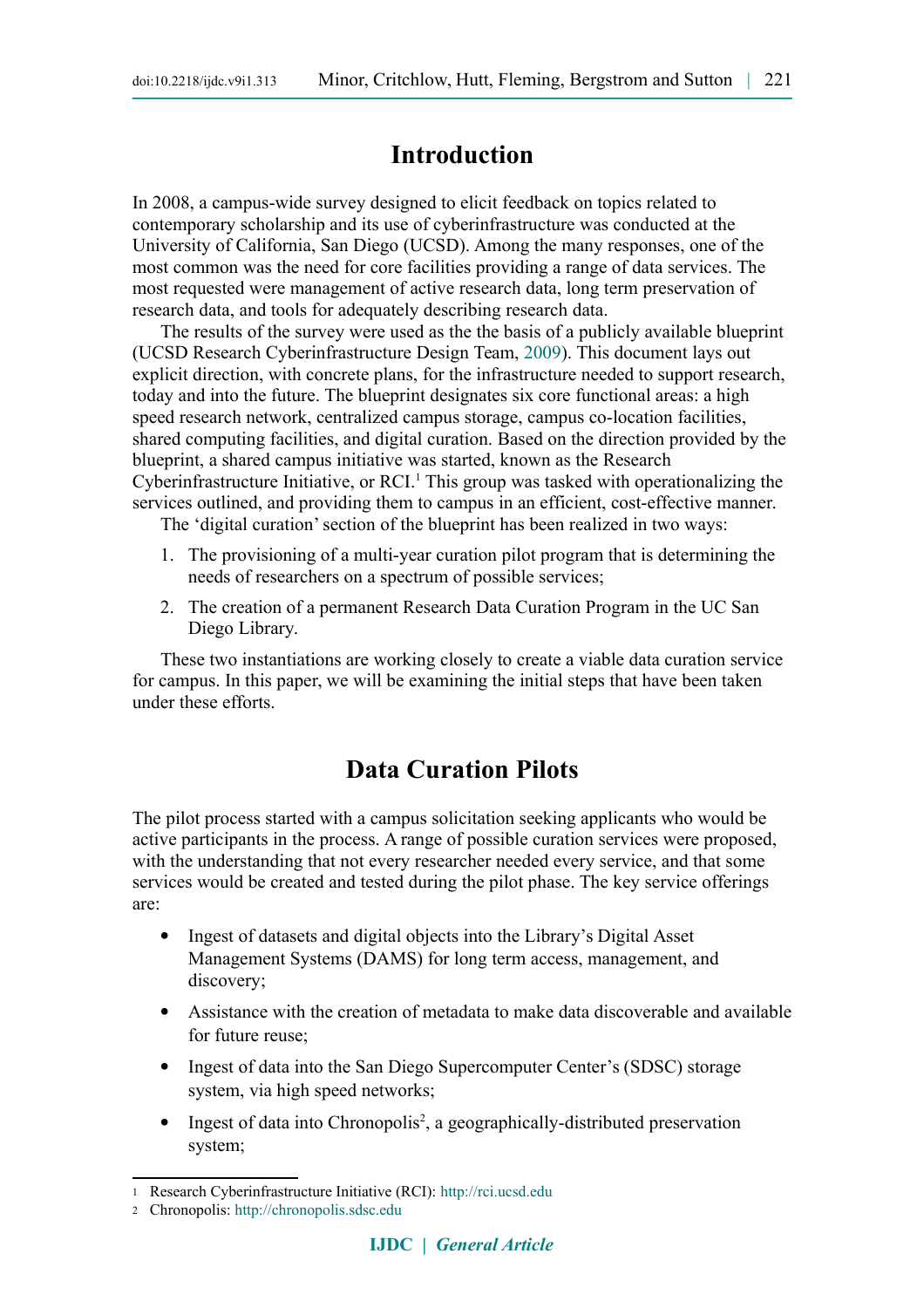- Training classes on data management planning and the DMPTool<sup>[3](#page-2-0)</sup>;
- Data object identifier services.

Five research groups were chosen as pilot participants. They were chosen based on several criteria, including the importance of their research collections and the degree to which they represent core research aims on campus. The five groups are:

- The Brain Observatory,
- The National Science Foundation OpenTopography Facility,
- The UCSD Levantine Archaeology Laboratory,
- Scripps Institution of Oceanography Geological Collections,
- The Laboratory for Computational Astrophysics.

Due to length restrictions, this paper will not be addressing the specific content of these research collections. In-depth analysis of this type can be found on the RCI website.<sup>[4](#page-2-1)</sup>

#### **UC San Diego Library's Digital Asset Management System (DAMS)**

The UC San Diego Library's Digital Asset Management System (DAMS)<sup>[5](#page-2-2)</sup> is a technology framework for preserving, managing, and making digital objects and their metadata available, both within the university's current library systems and to external groups and applications. The DAMS is designed to accommodate the widest possible spectrum of digital media held by UC San Diego libraries, housing and delivering digital resources in ways that serve both the preservation of the data and its users in flexible, open-ended ways.

Adapting the DAMS for the RCI pilot process was both an exciting and challenging experience. It pushed the system toward new edges, challenged existing assumptions, and produced a stronger platform for research data going forward beyond the pilot process. Along the way, there were numerous lessons learned that we believe are broad in application and context.

#### **The size of research datasets**

Perhaps not surprisingly, the size of the research datasets we received in the pilot process, with few exceptions, were large. For example, the OpenTopography LiDAR datasets, stored as individual zipped .tar files, ranged in size from five gigabytes to over a terabyte. In addition, the San Diego Supercomputer Center (SDSC) was to be the host of these datasets on an OpenStack object storage instance. Library digital collections, by comparison, are stored on an EMC Isilon and managed using NFS and CIFS mounts. Our ingest process required uploading these very large files to the OpenStack instance, so we ran a series of tests to determine our best option (UCSD Library, [2012, November](#page-10-1) [14\)](#page-10-1). In short, we identified that the OpenStack REST API was more performant than the Rackspace Cloudfiles API. Because of how the API worked, we also needed to segment files larger than five gigabytes in size. Finally, we had to pad the segments themselves with leading zeros, as the segments would otherwise be returned in an incorrect, lexical,

<span id="page-2-0"></span><sup>3</sup> DMPTool: [https://dmp.cdlib.org](https://dmp.cdlib.org/)

<span id="page-2-1"></span><sup>4</sup> RCI pilot project descriptions: <http://rci.ucsd.edu/data-curation/pilots.html>

<span id="page-2-2"></span><sup>5</sup> DAMS: <https://github.com/ucsdlib/dams/wiki/DAMS-Manual>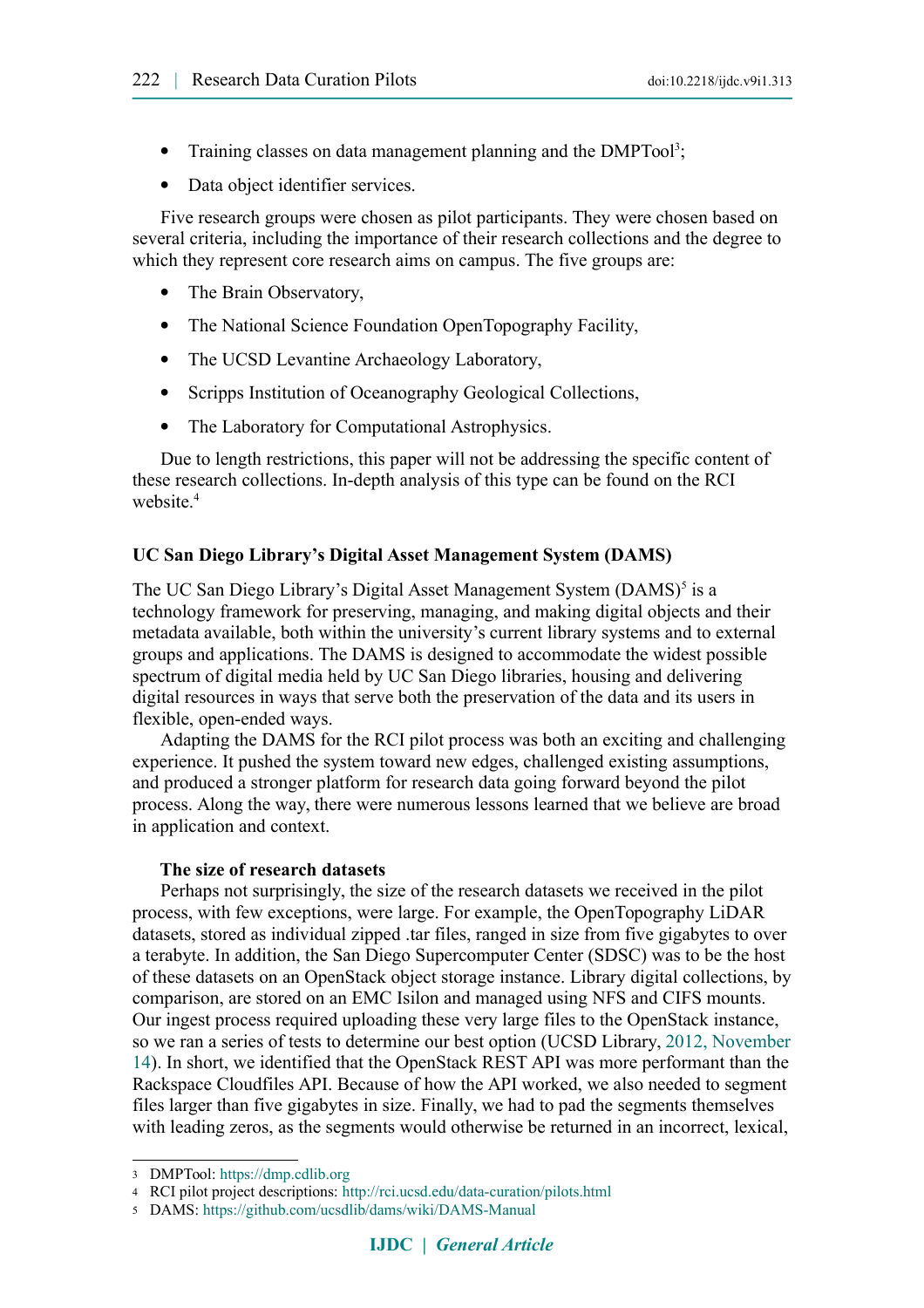ordering. Performance testing notes are also available in the UCSD Library blog post [\(2012, November 14\)](#page-10-1), for those interested.

#### **Complex object display**

Moving past the data and toward the logical structure of the digital objects themselves, we encountered new challenges. The DAMS has always supported complex digital objects with nested structures. However, the required representation of the research datasets introduced complex objects of greater depth and breadth. Displaying objects of this complexity to end users presented numerous user experience challenges. How would a user want to logically navigate through an object with seven levels of depth, and a number of object components at each level of depth? How should a component of an object be displayed while still retaining the structural and metadata context of the parent? After a number of iterations, we came to a design that we have moved ahead with, but still feel has room for improvement. The design incorporates some design elements from traditional file browsing, with metadata displayed in a similar fashion to YouTube.

#### **Data model changes and formalization**

In addition to the design challenges of supporting complex dataset representation, we also needed to support and implement a new data model for the DAMS (UCSD Library, [2013\)](#page-10-3). The new data model represents objects as linked data entities in an RDF triplestore, with very little metadata persisting in the object record itself (UCSD Library, [2012, November 2\)](#page-10-2). While this allows for a very flexible database layer that provides a powerful, integrated corpus of data, we encountered difficulties implementing this linked data model in the Hydra<sup>[6](#page-3-0)</sup> framework. The level of effort to properly implement this was difficult to estimate, and it indeed took much longer than we had anticipated. However, after a successful consultation effort with digital curation experts, the Hydra framework has been supplemented to support the relationships and nested structure needed for our data model. This resulted in not only a successful implementation for UC San Diego, but the fundamental functionality supporting our implementation now exists in the Hydra framework itself and is already being utilized by other Hydra partner institutions.

#### **Branding and complex collection display**

A final lesson learned within the context of the DAMS in the RCI project has been branding and the hierarchical categorization of the datasets themselves. As the DAMS has traditionally only housed digital collections owned by the Library, the addition of research datasets raised questions of categorization and ownership. We want a user to be able to filter only research datasets, should they choose, and to enable broad searches across the entire corpus of data. Creating this categorization is difficult from a branding perspective and, to a lesser extent, a technical perspective. In the new data model, we introduced an Administrative Unit class, to which an object could belong. While this affords us the technical solution to this issue, exposing this distinction from a branding and user experience standpoint proved more problematic. We introduced an immediate filter on the main application landing page, allowing users to browse either research or library collections. From there, searching and faceting could be done within that scoped context.

<span id="page-3-0"></span><sup>6</sup> Hydra: [http://projecthydra.org](http://projecthydra.org/)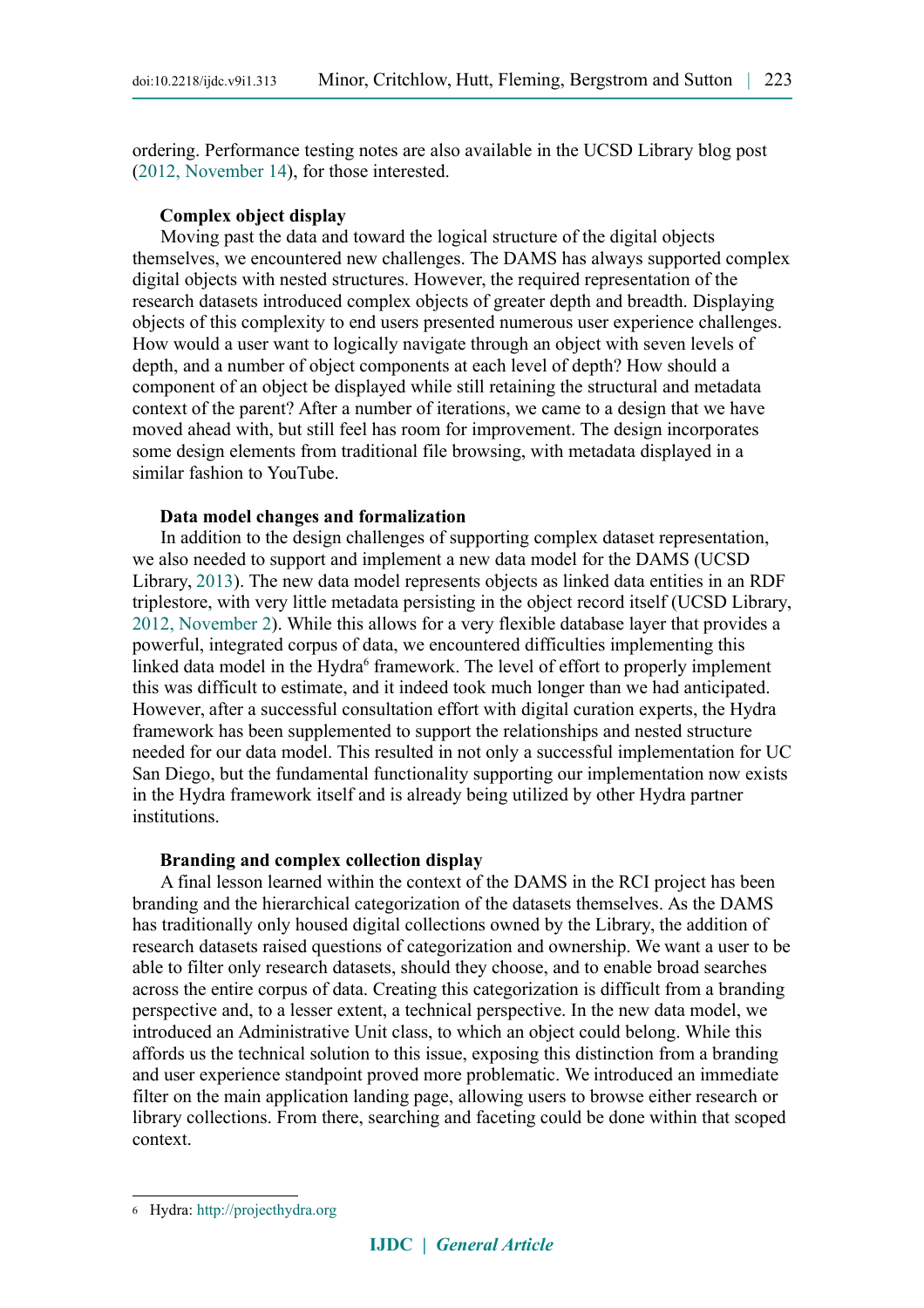#### **Metadata Processes**

The metadata work we did in the pilots was largely based on a consultation model. This was a natural choice based on the investigative nature of our goals for the project. Our initial meetings with researchers included the entire RCI team, as well as all of the researchers' teams. These large meetings were a chance for us to provide the researchers with a brief introduction to the RCI team, as well as our goals and expectations for the pilot process. But more importantly, they were a chance for the researchers to tell us all about the work they are doing, talk about their data needs and their hopes for how RCI might meet some of these. As part of these initial meetings we used the Purdue Data Curation Profiles Toolkit<sup>[7](#page-4-0)</sup> to help structure our data gathering.

We continued discussions in subsequent meetings with smaller subsets of the whole group, allowing us to focus on specific aspects and issues of each pilot. Many of these on-going discussions were organized by one of two metadata analysts, each taking the lead on specific projects and working closely with those researchers. Other RCI team members participated as needed to address specific needs, such as data transfer, DOI assignment, etc. There was also a great deal of one-on-one work with specific members of the researchers' teams to hammer out specific details of data modelling, metadata workflow, and so on. Overall, the process was very iterative, collaborative and customized.

#### **Services**

The actual services we were able to provide during the pilots covered a fairly wide range, depending on the researchers and their needs. The biggest and most important part of our work focused on determining 'what is an object' in the context of each research project. This involved looking at the different aspects of their knowledge universe, their data, and their expectations for their data. Some of the questions we asked in trying to determine this included:

- What actually constitutes a discreet set of data? Where are the boundaries? What is required – be that files or metadata – for the data to be understandable, usable and reusable now?
- What's necessary for the data to be usable in the future? What's important for long term preservation and functionality of the data?
- What should be displayed and shared? What parts of the data are important for displaying in a repository and making available to users?
- What is important to be able to reference? Where should digital object identifiers be assigned to allow the appropriate parts of the data to be cited and thus give the original researchers full acknowledgement of their work.

This process of exploring the 'objectness' of the research materials involved in depth needs assessment, both for the research data as well as the researchers' expectations of the data curation process, and was incredibly enlightening.

Another aspect of our work included providing best practices and assistance with data organization. This included issues like:

 Collocation of files, data and metadata that are stored in different places, or if there was a need for distributed storage, making sure it's organized in a logical and intentional way;

<span id="page-4-0"></span><sup>7</sup> Purdue Data Curation Profiles Toolkit: [http://datacurationprofiles.org](http://datacurationprofiles.org/)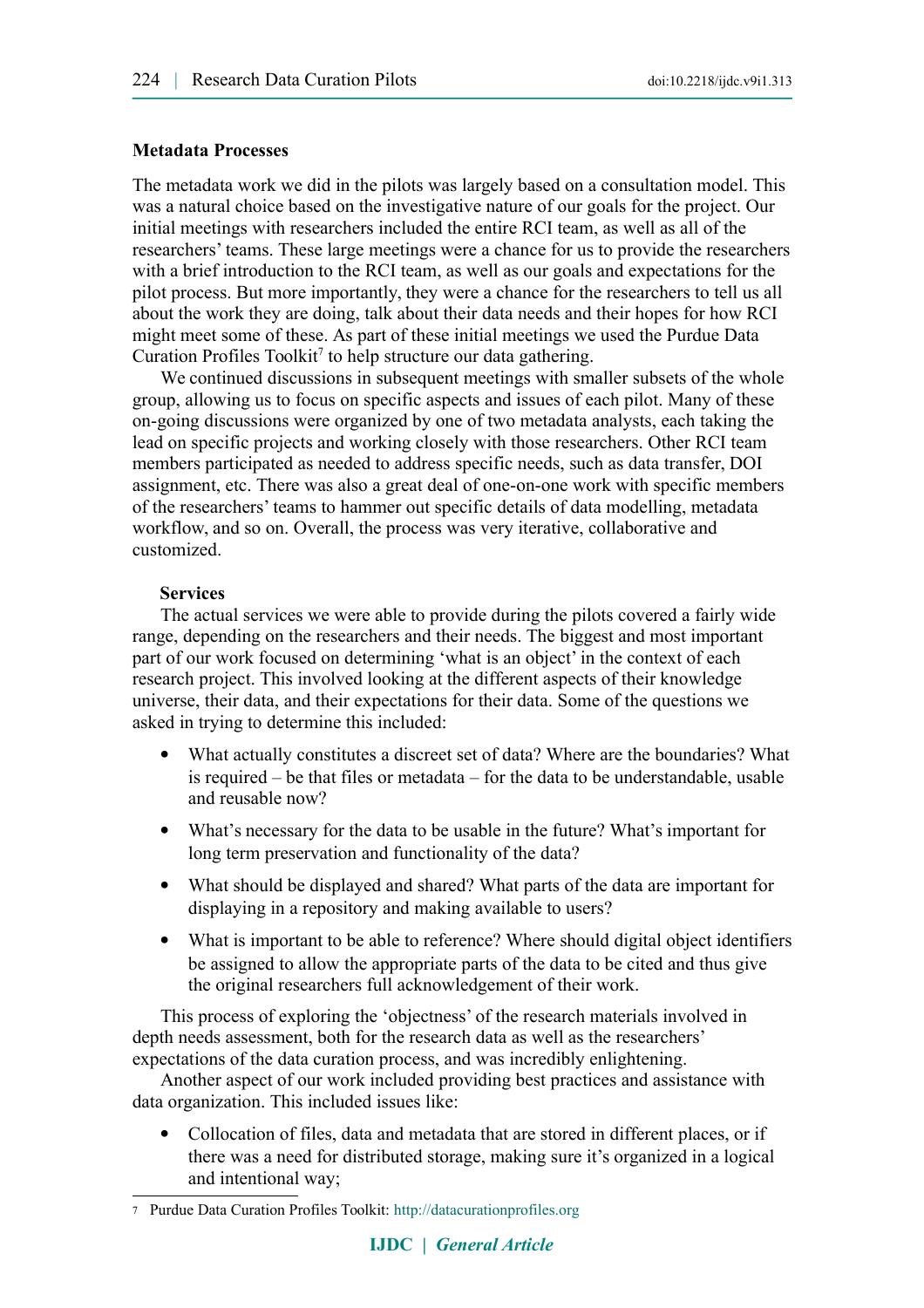- Development of identifiers or naming protocols for metadata and files which are unique within their context, and when necessary providing a simple mechanism for linking files and metadata together, or for showing relationships between files;
- General data clean up, addressing duplicate copies of data, versioning, etc.

Finally, we worked with the metadata itself, focusing on functionalities we wanted to enable. We looked at how existing metadata could facilitate discovery of the data, and what modifications or additions would enhance this. Once an item is discovered it is also important that it is understandable to a user. This is a much bigger challenge for data which isn't self-describing, and thus the more abstract the data is, the more important it is to have good supporting metadata. Also, when examining whether the data can be used, are there supporting programs or scripts necessary for rendering, processing or otherwise using the data? And as mentioned before, is there metadata to facilitate citation and citation tracking?

These functions are important for a host of reasons but they are especially important in the context of new funder mandates and expectations for how research data is handled.

The work we did to address these needs included the creation of metadata to facilitate these areas of functionality, identifying and using appropriate controlled vocabularies and value lists, formatting of metadata, and analysing workflows for metadata creation.

We learned a number of lessons from this work with the researchers:

- The researchers are the subject experts and we will need to continue to rely on them for that subject expertise. Our community of researchers is too broad, and library funding too overextended, to make it feasible for us as librarians to develop subject-specific metadata expertise for all the major programs in the university. What we can offer is more general data and metadata management expertise and advice.
- There are many similarities between different research data domains, and even between research data and our more traditional cultural heritage library materials. They often rely on many of the same major types of metadata for understanding and discoverability (e.g. topical subjects, geographic coordinate data, associated names with roles, etc.). Even though the contents are very different between, for example, the slices of a brain and the pages in a book, many of the core structural relationships are fundamentally the same (whole/part, parent/child). There are also often similarities in desired functionality – such as citation, faceting on specific data points, and coordinate based navigation.
- There is no one-size-fits-all solution. Despite the similarities, there is no single set of services that will meet all researchers needs. Everyone needs something a little different. While one group may be primarily interested in an enhanced display and delivery of their data, another was focused on preservation and storage, leaving display to specialized external systems. As a result, a high degree of specialization/customization for a specific collection or data set seemed unlikely to be of broad utility.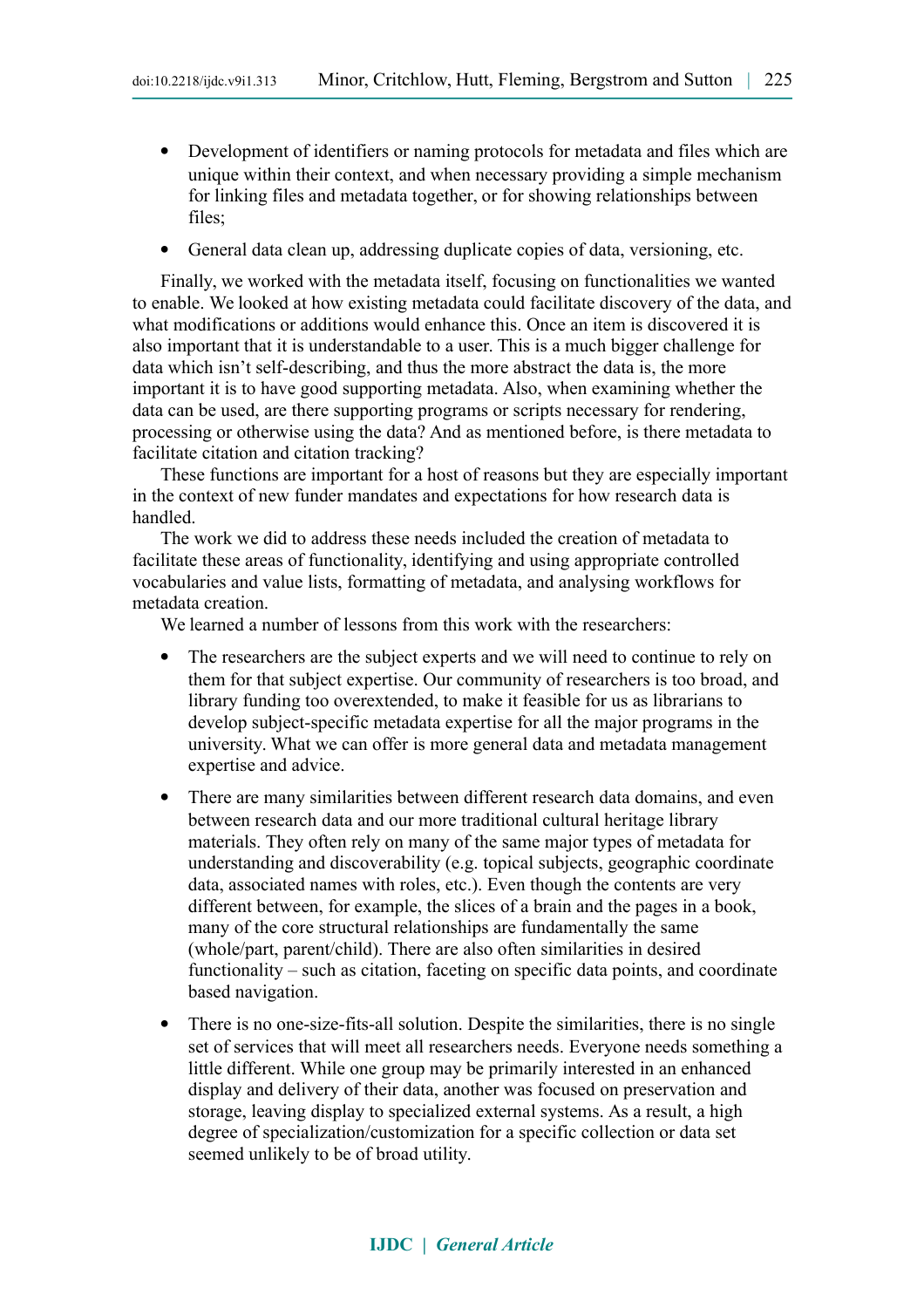Finally, consultation services can easily become overly time intensive. While indepth consultations offer a wealth of information, they require a significant amount of the consultant's and researcher's time. Moving into production level services, we don't anticipate such in-depth consultations being scalable for us or for the researchers. Future production level consultation services will be more targeted, focusing on specific, established goals that can be achieved without overextending the researchers' or consultants' resources.

### **Data Ingest into the San Diego Supercomputer Center's (SDSC) Storage System**

Technical staff from SDSC assisted in the movement of large amounts of complex data from a wide variety of locations on campus. This data movement also included the creation of BagIt<sup>[8](#page-6-0)</sup> manifests and checksums for data to verify the data at all stages. Time was also spent working with data owners on the proper ways to checksum digital objects.

A key objective in the data transfer process was to provide an easy and familiar transfer method from the data submitters perspective. With this is mind, several options were established:

- A cloud storage option provided via SDSC's newly developed OpenStack cloud storage system<sup>[9](#page-6-1)</sup>. This system has an online drag and drop functionality to simplify data transfers. From the website it is also quite easy for both the data submitter and RCI staff to view and monitor uploaded data. Accounts were set up for those RCI projects wishing to use this method. Command line tools are available to bulk upload data to the SDSC cloud. Data objects over 2GB require the use of these command line tools, whereby the data object is automatically segmented into 2GB sections along with the generation of a manifest for segment management and reassembly. As this was a new cloud system some lessons were learned. In particular, we initially had problems working with filenames and directories that used special characters, and in working with data from Windows systems where backslashes instead of forward slashes are used for directory designation. In most cases software changes were made to handle these problems.
- Traditional POSIX disk space was also provided as an option. This storage option is part of a large storage system at SDSC running under UNIX/Linux OS. Many researchers, especially from the physical sciences where Linux operating systems are commonly used, were more comfortable with this option. A campuswide account management system simplified access control to the disk space. For Windows users, a Samba interface was available to interoperate with the project storage disk space. When access was established, data submitters could transfer data much like they would within their own computer labs.
- In some instances, for smaller collections, simple email was used. In general we learned providing several transfer options paid off in terms of efficiency, particularly as if problems arose another option could be used.

A requirement for ingest into the RCI curation program is that the data submitter must provide a manifest listing all objects they are submitting, along with a checksum

<span id="page-6-0"></span><sup>8</sup> BagIt: <http://en.wikipedia.org/wiki/BagIt>

<span id="page-6-1"></span><sup>9</sup> SDSC Cloud Storage: [https://cloud.sdsc.edu](https://cloud.sdsc.edu/)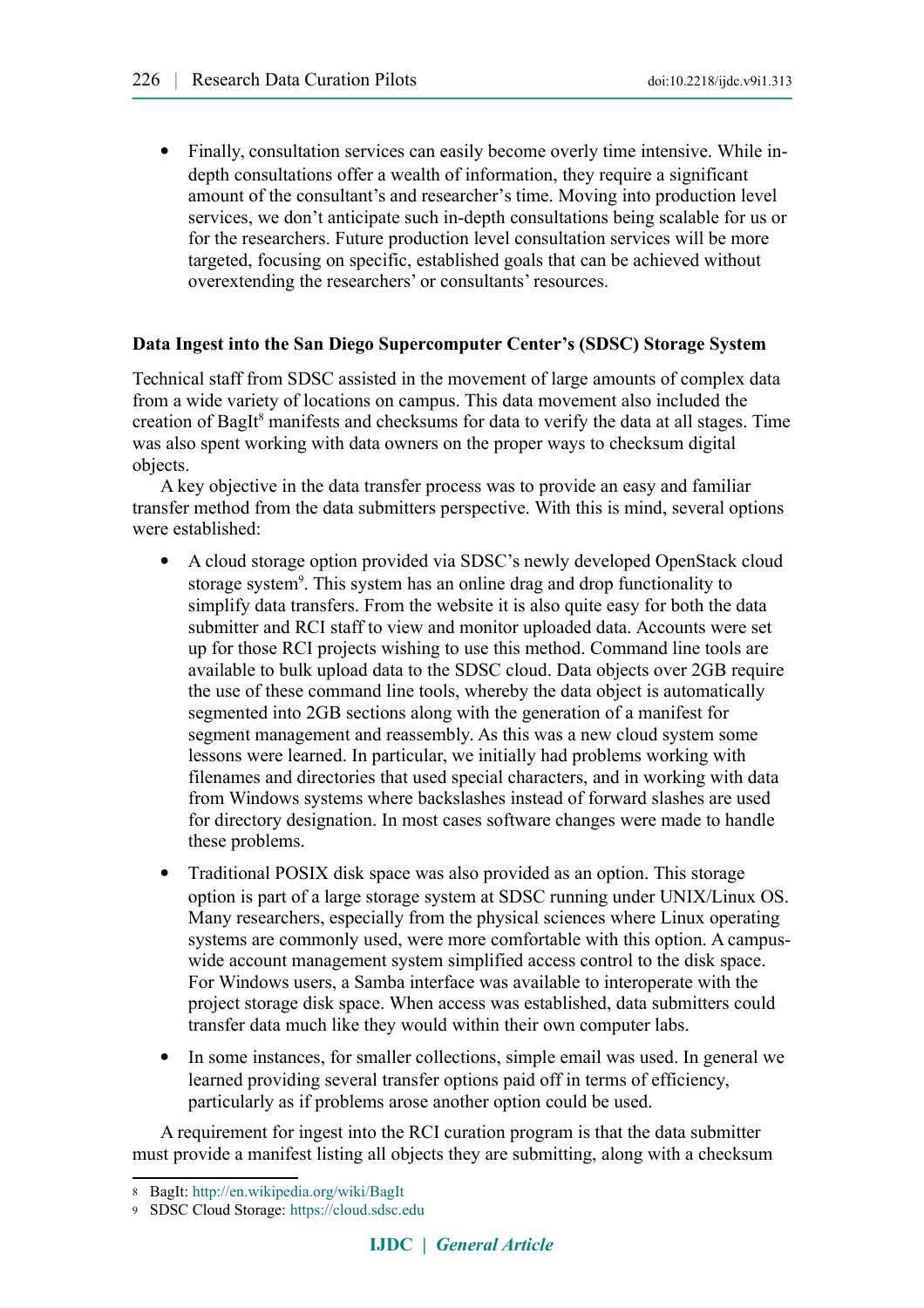for each data object. We recommended that the data submitter use the BagIt package format and at a minimum required a BagIt formatted manifest to be included during the upload process. We found generating this manifest to be problematic for some projects so we developed a BagIt manifest generating tool, which we made available online. This tool simplified this requirement.

The data transfers were often an iterative process as curation and project staff negotiated what objects and metadata to submit as part of their project. During the ingest process the inventory of objects that were part of a project would fluctuate over sometimes month-long periods. Once this inventory was finalized, RCI staff would use the provided manifest to verify that all objects were accounted for and validate their checksums. As a final step in the ingest process, this validated copy of the submitted project would be uploaded into Chronopolis for long term preservation.

#### **Ingest of Data into Chronopolis**

Chronopolis has been certified as a "trustworthy digital repository" that meets accepted best practices in the management of digital repositories by the Center for Research Libraries (CRL).<sup>[10](#page-7-0)</sup>

The Chronopolis preservation network provides long term preservation services for valuable digital collections. It is an integral part of the RCI curation process in that the initial submitted collection as well as the final curated collection are ingested into Chronopolis. Many of the holdings are objects in the terabyte range, packaged using the BagIt format. The system currently has three nodes distributed across the county at SDSC (primary node), the National Center for Atmospheric Research (NCAR) and the University of Maryland's Institute for Advanced Computer Studies (UMIACS). All nodes have complete replicates of all Chronopolis holdings. At each node the integrity of the data are continuously checked against authoritative manifests using  $ACE<sup>11</sup>$  $ACE<sup>11</sup>$  $ACE<sup>11</sup>$ , an automated monitoring system. ACE uses rigorous cryptographic techniques and tokens stored in a centralized integrity management service to insure data sustainability. Chronopolis is also a first and replicating node within the Data Preservation Network  $(DPN)^{12}$  $(DPN)^{12}$  $(DPN)^{12}$ . DPN provides another option for long term preservation.

The movement of data into Chronopolis includes the transfer process from the data submitter, validation of this transfer against the provided manifest, and finally registration into Chronopolis and replication to its nodes. These steps occur at a collection level: the data submitter puts together a collection of digital objects and provides a manifest listing the objects and their checksums. This collection is managed as a single entity as it moves through the ingest process. A staging area is set up at SDSC for transfer from the submitter. Once complete, this transfer is validated and, if successful, the collection is moved into and registered into Chronopolis where a second validation occurs all using the provided authoritative manifest. As a final step of the ingest process, the collection is replicated across the Chronopolis data grid where validations at each individual node are also performed.

Chronopolis has a wide range of data, including the library digital holdings from many organizations, web crawls from political campaigns, atmospheric data, astrophysics simulations, oceanography samples and shipboard generated data, archaeological artifacts, LIDAR data and digitized brain scans. The collections are comprised of a wide array of data types, formats and organization principles.

<span id="page-7-0"></span><sup>10</sup> See: <http://chronopolis.sdsc.edu/trac/index.html>

<span id="page-7-1"></span><sup>11</sup> ACE: <https://wiki.umiacs.umd.edu/adapt/index.php/Ace:Main>

<span id="page-7-2"></span><sup>12</sup> Data Preservation Network (DPN): [http://www.dpn.org](http://www.dpn.org/)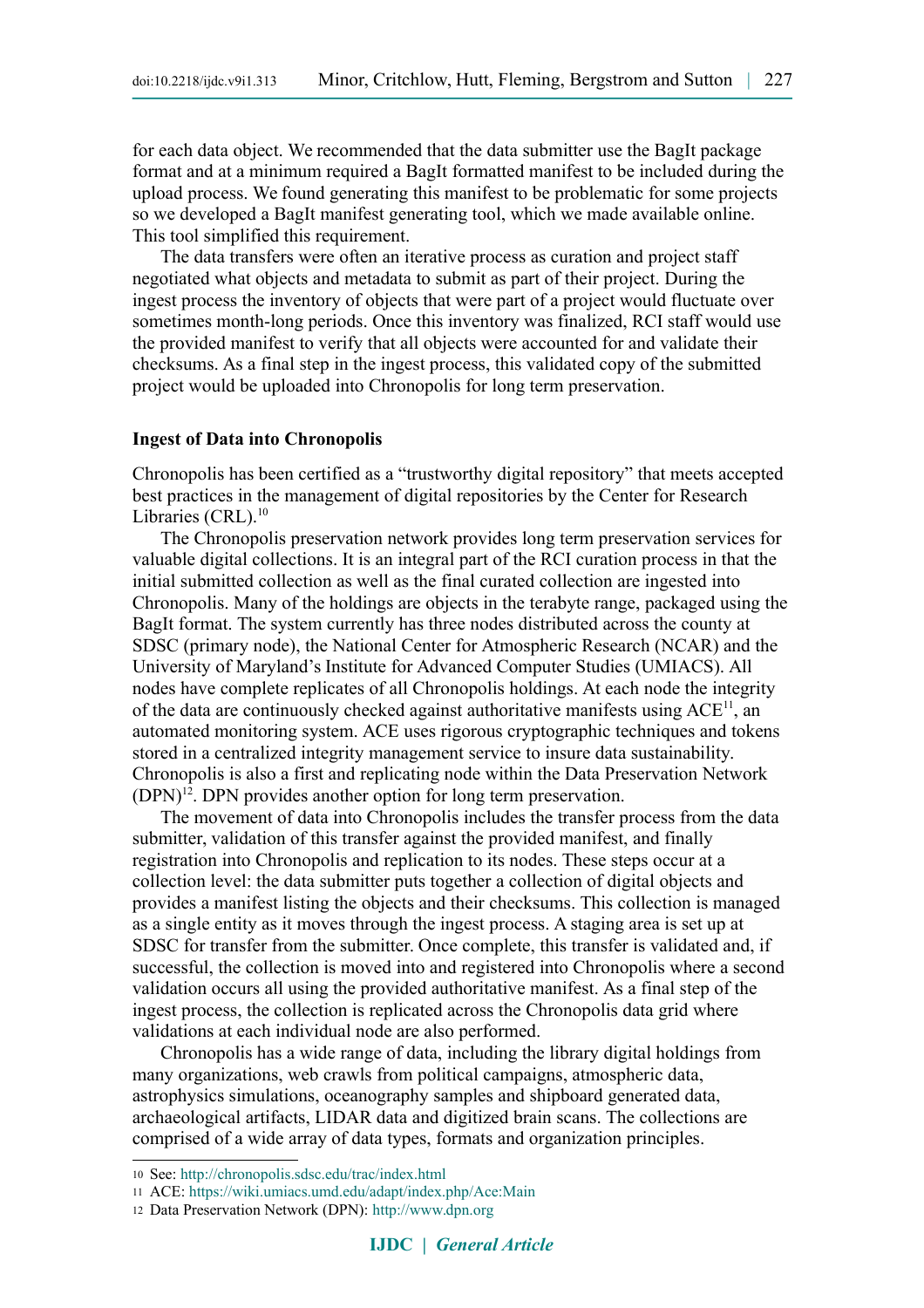In developing these data networks, many lessons have been learned. In particular, valuable knowledge has been gained in developing techniques for data transfers across heterogeneous systems and the necessary message management for systems like this to work in an automated fashion. A cornerstone of Chronopolis practice has been the use of an authoritative manifest generated by the data provider and used throughout the Chronopolis process to manage and validate data holdings. We have also found the BagIt packaging format to provide a simple and effective way to transfer and manage holdings at the collection level.

### **Training Classes on Data Management Planning and the DMPTool**

In order to inform and educate campus researchers about basic research data management principles and best practices, librarians in the RCI curation program designed and delivered hour-long workshops that were presented regularly over the course of the academic year 2011/12 and 2012/13. Almost 200 people attended the workshops.

Because of the wide publicity about the National Science Foundation's (NSF) Data Management Plan (DMP) requirement in early 2011, and the associated flurry of concern and interest from a number of UC San Diego campus entities and research disciplines, the workshop was initially focused on providing information about the NSF DMP requirement.

The workshop content was structured around the stages of the Research Data Life Cycle model, and connections were established between the phases of the research data life cycle and the DMP sections specified in the NSF DMP General Guidelines:

- Describe data,
- Describe metadata.
- Policies for access and sharing, provisions for protection and privacy,
- Policies for reuse and distribution,
- Plans for archiving and preservation.

As more tools and resources were incorporated into the suite of research data curation services we offered, the workshop sessions provided an opportunity for discussion and hands-on exploration. For example, cards promoting the EZID digital object identifier service were handed out and, once the DMPTool was available, attendees were sent advance instructions on how to log in to the DMPTool so that they could access it readily during the workshop.

The workshops were one hour long. The schedule was promoted on the Library website, the RCI website, and was distributed to individual departments by liaison librarians. In addition to the librarian who taught the workshop, other RCI staff frequently attended the workshop. The RCI staff that were able to participate fielded specialized questions about metadata and storage, and got direct exposure to researchers' questions and concerns about research data management.

Over time the content and emphasis of the workshop shifted from a narrow focus on the NSF DMP requirement to a more comprehensive view of research data management planning. In its most recent iteration there were two broad workshop objectives:

- 1. Familiarity with the basic concepts of research data management and planning,
- 2. Awareness of the services and resources available to support this work.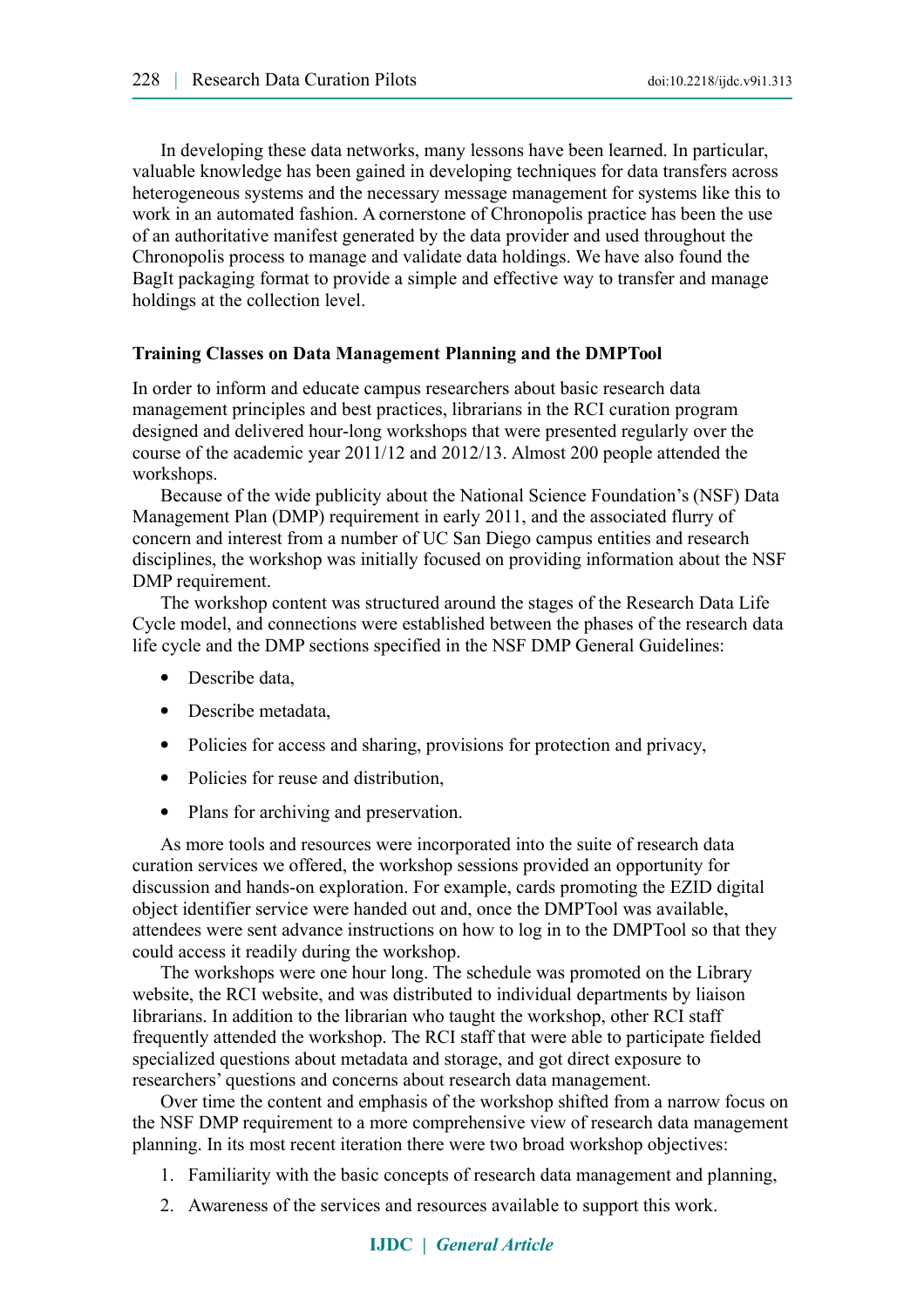A central tool presented in all of the workshops was the DMPTool. Modelled on DMPOnline<sup>[13](#page-9-0)</sup>, a web-based tool produced by the Digital Curation Centre (DCC) to assist researchers in the United Kingdom in creating data management plans, the DMPTool provides context-specific guidance to researchers as they generate DMPs. The UC San Diego Library was among the founding members of the partnership that created this flexible online tool. The effort was in response to demands from funding agencies, such as NSF and the National Institutes of Health (NIH), that researchers plan for managing their research data. By joining forces the contributing institutions are able to consolidate expertise and reduce costs in addressing data management needs. The DMPTool guides users through the requirements of various funding entities and includes guidance to specific NSF Directorates and Divisions. UC San Diego researchers see information specific to this institution, such as language suggested by the Office of Contracts and Grants to be incorporated into UC San Diego DMPs, and examples of DMPs completed by other UC San Diego researchers. UC San Diego is among the heaviest users of the DMPTool.

There were two main lessons learned in our experience teaching workshops. First, the surge of interest in learning about the NSF Research Data Management Plan requirements subsided by the end of the 2011/2012 academic year and workshop attendance declined during 2012/2013. As researchers and labs become accustomed to meeting the DMP requirement, they no longer had the sense of urgency that filled the original workshops. However, other funding entities could become more explicit in data management planning requirements. There have also been anecdotal reports of NSF DMPs receiving specific critical comments during the review process, and it is possible that individual NSF Directorates, Divisions or the NSF as a whole will revisit and refine their requirements. Changes in the DMP requirements could revive interest in an interactive online course or an in person workshop. At this time there is growing attention on data citation and tracking the impact of data, so the topics of DOIs, metadata, and data citation are of more interest than the data management plan, per se.

The second major lesson learned is that in order to meet the needs of specific user communities – such as social sciences, arts and humanities, graduate students, specific departments or Organized Research Units (ORUs) – the workshop content and focus has to be customized. Compiling content in modules, as exemplified by the DataOne and the New England Collaborative Data Management Curriculum initiatives, would allow us to deliver workshops to meet the particular needs of a user community. Teaching in person is rewarding, productive and informative, but developing an online course would allow greater participation and more flexible access to the content.

#### **Digital Object Identifiers: EZID**

One service promoted heavily by the RCI Program is EZID<sup>[14](#page-9-1)</sup>. Licensed with the University of California Curation Center (UC3), EZID is used to provide digital object identifiers (DOIs) for UC San Diego researchers. Staffing, policies and workflow for the assignment of EZID DOIs, both for data under curation the RCI program and by the general research community across the campus, were developed over several months.

In June 2011 the UC San Diego Library signed the EZID contract with UC3; the Library paid the licensing fee for the campus and continues to do so. A liaison librarian was designated as the EZID representative. One aspect of this Faculty liaison's role is to

<span id="page-9-0"></span><sup>13</sup> DMPOnline: [https://dmponline.dcc.ac.uk](https://dmponline.dcc.ac.uk/)

<span id="page-9-1"></span><sup>14</sup> EZID:<http://www.cdlib.org/services/uc3/ezid>